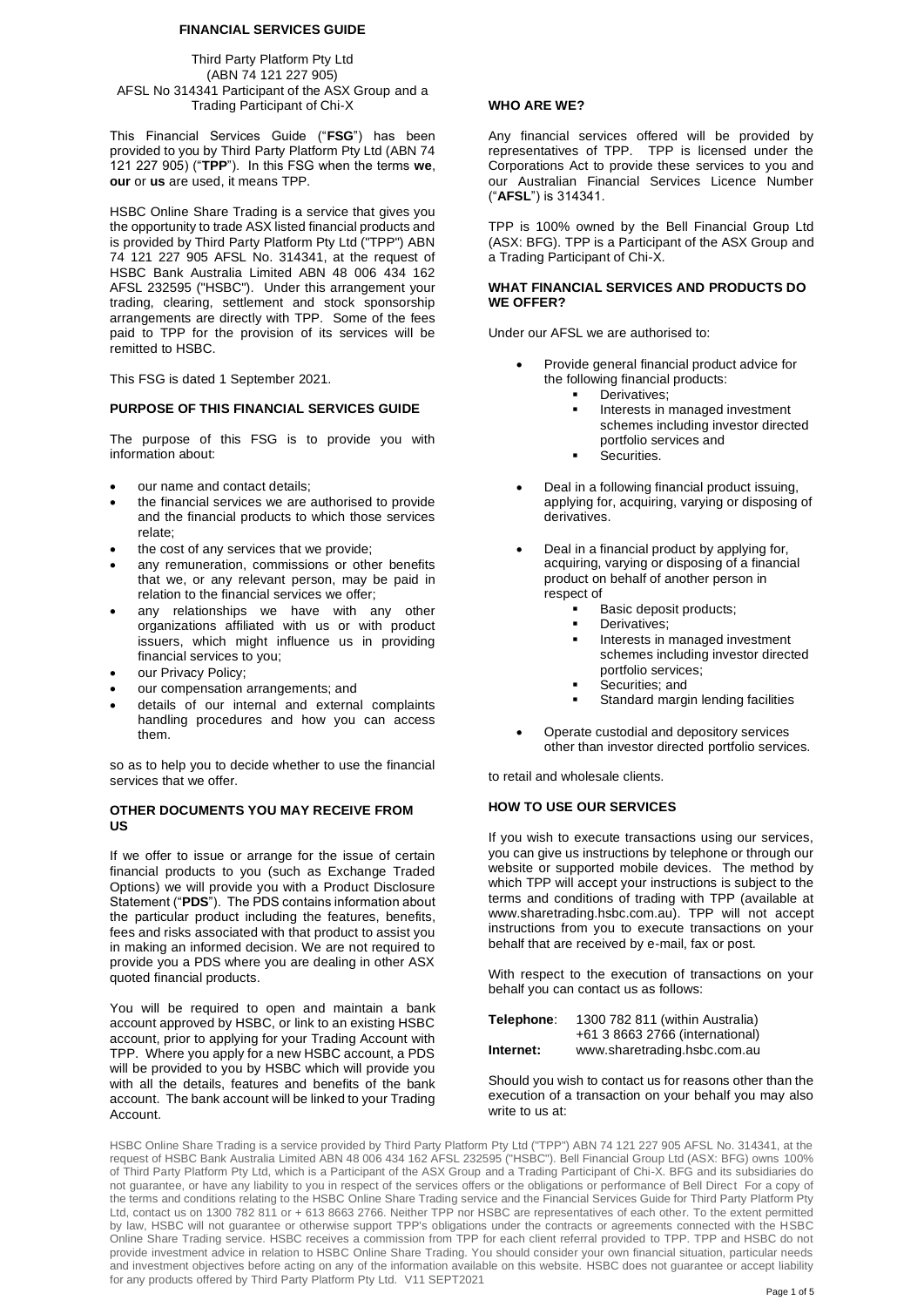Third Party Platform Pty Ltd G.P.O. Box 1630 Sydney NSW 2001

Email: support@sharetrading.hsbc.com.au

#### **NON ADVICE SERVICES**

We will not provide you with personal financial product advice about any of the financial products in which we deal.

From time to time TPP may provide information about the characteristics of particular financial products. This information is purely factual information and is not to be relied upon by you as being general financial product advice.

### **SHORT SELLING**

TPP does not permit the short selling of financial products (as that concept is defined by the Corporations Act) in any form. This means that you must be the Registered Holder in CHESS of the financial products to be sold at the time that you place an order with TPP.

#### **FEES PAYABLE FOR EACH SERVICE PROVIDED**

Appendix A to this FSG sets out the current list of fees and charges that you will pay for our services.

#### **HOW ARE WE AND OUR REPRESENTATIVES PAID FOR SERVICES PROVIDED?**

We are remunerated directly through the fees that we charge you. With respect to some financial products we may also be remunerated by way of commission or other payments from the product issuer including a product issuer that is part of the Bell Financial Group of companies. Details of these commissions are set out in Appendix A to this FSG. Our Representatives are paid a salary and may also receive other benefits such as bonuses. TPP may receive the interest payable on any Trust Account balance maintained in conjunction with its Financial Services business.

#### **ASSOCIATIONS WITH RELATED AND UNRELATED PRODUCT ISSUERS**

Bell Financial Group Ltd (ASX: BFG) owns 100% of TPP. BFG and its subsidiaries do not guarantee or have any liability to you in respect of the services offers or the obligations or performance of TPP.

TPP may from time to time offer to issue to you, arrange for the issue to you or deal in financial products that have been issued by a company within the Bell Financial Group of Companies. The relevant financial products and all payments that will be received in relation to them by TPP are set out in Appendix A to this FSG.

TPP may from time to time offer to issue to you, arrange for the issue to you or deal in financial products that have been issued by a product issuer that is unrelated to TPP.

TPP may receive commissions or other payments in relation to these financial products. The relevant financial products and all payments that will be received in relation to them by TPP are set out in Appendix A to this FSG.

TPP may from time to time refer you to other financial services providers or other financial services provides may refer you to us. Information regarding these referral arrangements is set out in Part 2 of Appendix A to this FSG.

## **RESEARCH AND MARKET NEWS**

We source research and market news from a number of providers. We take no responsibility for the content of the information provided by these providers.

### **HOW IS MY PERSONAL INFORMATION DEALT WITH?**

The privacy of your personal information is important to us. TPP has adopted the principles set out in the Privacy Act and for further details please refer to our Privacy Policy at www.sharetrading.hsbc.com.au

#### **COMPENSATION ARRANGEMENTS**

TPP has Professional Indemnity Insurance arrangements in place such that it satisfies the requirements for compensation set out in s912B of the Corporations Act.

In addition you may be able to make a claim against the National Guarantee Fund in certain circumstances. For further information you should consult the Securities Exchange Guarantee Corporation (www.segc.com.au)

## **COMPLAINTS**

If you are not satisfied with any aspect of the service that has been provided by us, you are entitled to complain. We have established procedures to ensure that all enquires and complaints are properly considered and dealt with.

Our complaint handling procedure is as follows:

- if you are dissatisfied with any aspect of the service that has been provided to you please contact one of our Customer Service Officers on 1300 782 811 (within Australia) or +61 3 8663 2766 (international);
- if our Customer Services Officers are unable to resolve your complaint to your satisfaction please contact our Complaints Manager at complaints@sharetrading.hsbc.com.au;
- if you are still not satisfied with the resolution of any complaint, you may complain in writing to the Australian Financial Complaints Authority Limited ("**AFCA**") of which TPP is a member (membership number 12602). AFCA can be contacted as below:

Australian Financial Complaints Authority Limited GPO Box 3, Melbourne, Victoria 3001

| Telephone: | 1800 931 678     |
|------------|------------------|
| Facsimile: | (03) 9613 6399   |
| Email:     | info@afca.org.au |
| Internet:  | www.afca.org.au  |

HSBC Online Share Trading is a service provided by Third Party Platform Pty Ltd ("TPP") ABN 74 121 227 905 AFSL No. 314341, at the request of HSBC Bank Australia Limited ABN 48 006 434 162 AFSL 232595 ("HSBC"). Bell Financial Group Ltd (ASX: BFG) owns 100% of Third Party Platform Pty Ltd, which is a Participant of the ASX Group and a Trading Participant of Chi-X. BFG and its subsidiaries do not guarantee or have any liability to you in respect of the services offers or the obligations or performance of Bell Direct. For a copy of the terms and conditions relating to the HSBC Online Share Trading service and the Financial Services Guide for Third Party Platform Pty Ltd, contact us on 1300 782 811 or + 613 8663 2766. Neither TPP nor HSBC are representatives of each other. To the extent permitted by law, HSBC will not guarantee or otherwise support TPP's obligations under the contracts or agreements connected with the HSBC Online Share Trading service. HSBC receives a commission from TPP for each client referral provided to TPP. TPP and HSBC do not provide investment advice in relation to HSBC Online Share Trading. You should consider your own financial situation, particular needs and investment objectives before acting on any of the information available on this website. HSBC does not guarantee or accept liability for any products offered by Third Party Platform Pty Ltd. V11 SEPT2021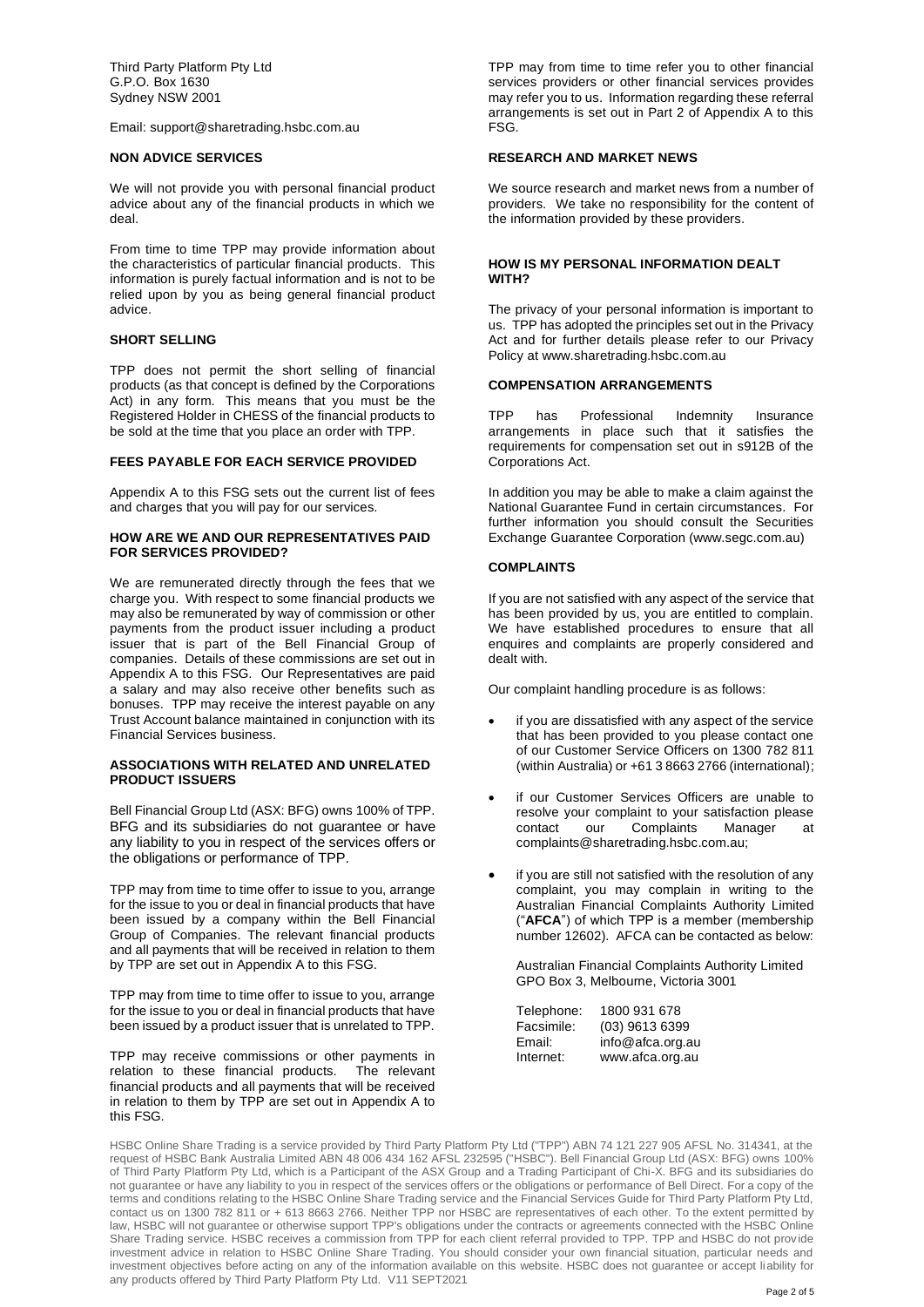### **APPENDIX A**

### **Part 1 - Fees and Charges**

The current list of fees and charges are detailed below. Any fees and charges relating to specific products can be found in the relevant Product Disclosure document. All fees and charges include GST unless otherwise stated.

| <b>BROKERAGE RATES</b>                           |                                                                 |  |
|--------------------------------------------------|-----------------------------------------------------------------|--|
| Internet / Mobile Device Equity & Warrant trades | Up to and including \$20,000 - \$19.95<br>Over \$20,000 - 0.11% |  |
| Phone Equity & Warrant trades                    | \$60.00 or 0.2%, whichever is greater                           |  |
| <b>HSBC Accredited Investor service</b>          | \$66 or 0.66%, whichever is greater                             |  |
| mFunds – per internet application or redemption  | \$30 or 0.12%, whichever is greater                             |  |
| mFunds – per phone application or redemption     | \$60 or 0.2%, whichever is greater                              |  |
| Equity & Warrant Conditional Orders              | Free                                                            |  |

| <b>Exchange traded options (ETO) trades</b>        |                                                                                                                                                                                                                                                                                     |  |
|----------------------------------------------------|-------------------------------------------------------------------------------------------------------------------------------------------------------------------------------------------------------------------------------------------------------------------------------------|--|
| Online trade                                       | \$30 or 0.3%, whichever is greater                                                                                                                                                                                                                                                  |  |
| Over the phone trade                               | \$60 or 0.5%, whichever is greater                                                                                                                                                                                                                                                  |  |
| ASX Clear transaction fee – equity options         | A fee of $$0.06$ up to $$0.31 + GST$<br>per contract. ASX large volumes rebate will reduce the<br>fees by 50% after the \$1,300 + GST threshold is met<br>each month. Refer to<br>https://www2.asx.com.au/markets/market-resources/asx-<br>schedule-of-fees/cost-of-trading-options |  |
| ASX Clear transaction fee – index options          | \$0.495 per contract                                                                                                                                                                                                                                                                |  |
| Equity trade ETO exercise or assignment            | \$60 or 0.2%, whichever is greater                                                                                                                                                                                                                                                  |  |
| ASX Clear exercise/assignment fee – equity options | \$0.055 per contract                                                                                                                                                                                                                                                                |  |
| ASX Clear exercise/assignment fee – index options  | \$0.385 per contract                                                                                                                                                                                                                                                                |  |

| <b>EQUITY SMS ALERTS</b>                                                        |                |  |
|---------------------------------------------------------------------------------|----------------|--|
| <b>Registration Messages</b>                                                    | Free           |  |
| Trading/Trade Alerts/Price & company announcement<br>alert messages sent to you | \$0.55 per SMS |  |
| Messages received from you                                                      | \$0.55 per SMS |  |

**All SMS charges will be billed directly by your Mobile Provider**

HSBC Online Share Trading is a service provided by Third Party Platform Pty Ltd ("TPP") ABN 74 121 227 905 AFSL No. 314341, at the request of HSBC Bank Australia Limited ABN 48 006 434 162 AFSL 232595 ("HSBC"). Bell Financial Group Ltd (ASX: BFG) owns 100% of Third Party Platform Pty Ltd, which is a Participant of the ASX Group and a Trading Participant of Chi-X. BFG and its subsidiaries do not guarantee, or have any liability to you in respect of the services offers or the obligations or performance of Bell Direct For a copy of the terms and conditions relating to the HSBC Online Share Trading service and the Financial Services Guide for Third Party Platform Pty Ltd, contact us on 1300 782 811 or + 613 8663 2766. Neither TPP nor HSBC are representatives of each other. To the extent permitted by law, HSBC will not guarantee or otherwise support TPP's obligations under the contracts or agreements connected with the HSBC Online Share Trading service. HSBC receives a commission from TPP for each client referral provided to TPP. TPP and HSBC do not provide investment advice in relation to HSBC Online Share Trading. You should consider your own financial situation, particular needs and investment objectives before acting on any of the information available on this website. HSBC does not guarantee or accept liability for any products offered by Third Party Platform Pty Ltd. V11 SEPT2021 Page 3 of 5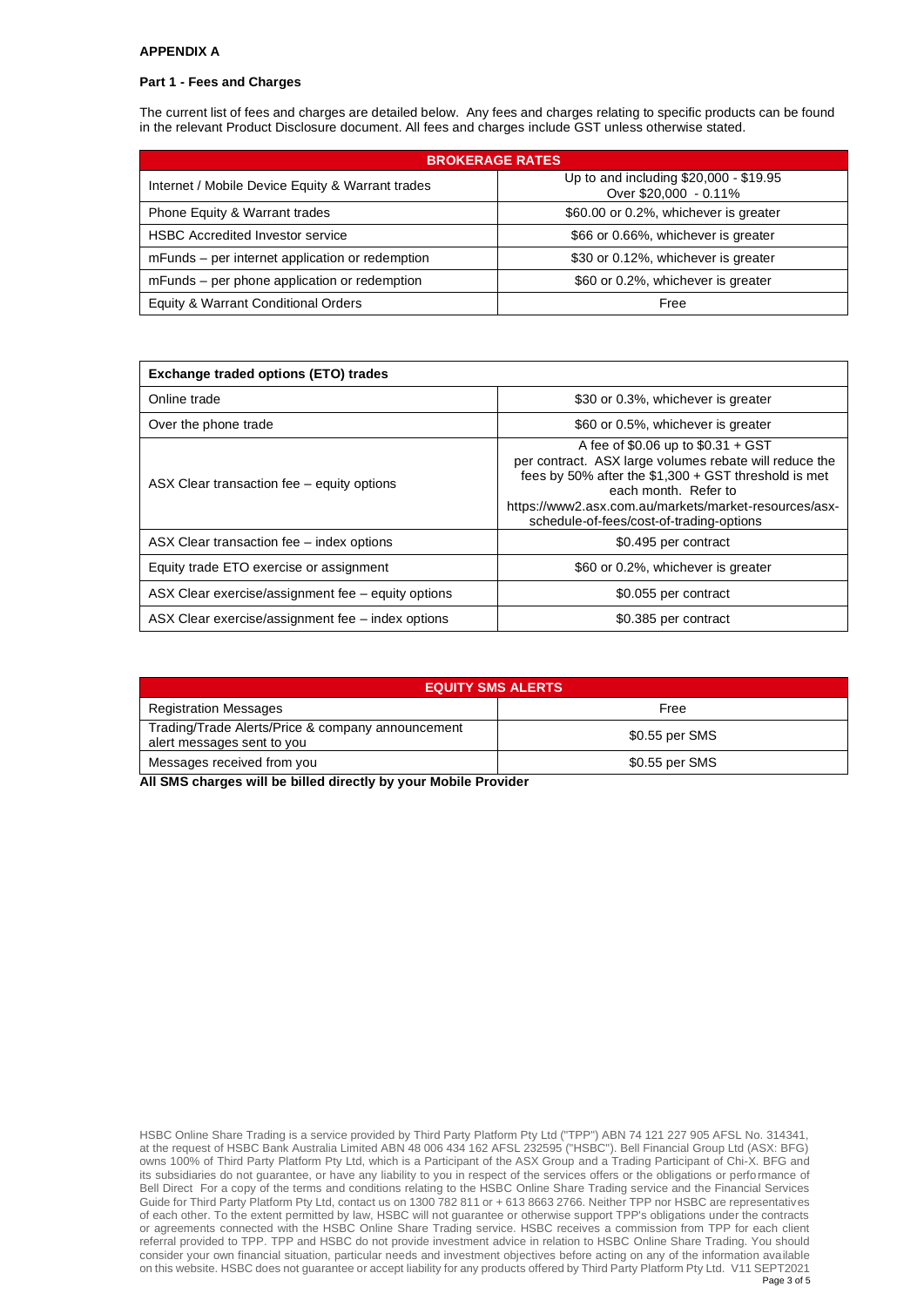| <b>OTHER SERVICES</b>                                                                                                             |                                              |  |  |  |
|-----------------------------------------------------------------------------------------------------------------------------------|----------------------------------------------|--|--|--|
| <b>Placement Guarantee</b>                                                                                                        |                                              |  |  |  |
| If your eligible 'market to limit' order is not placed onto the ASX in under 1 second you will pay no brokerage on that<br>trade. |                                              |  |  |  |
| <b>Confirmation Delivery</b>                                                                                                      |                                              |  |  |  |
| Email                                                                                                                             | Free                                         |  |  |  |
| <b>Email Alerts</b>                                                                                                               |                                              |  |  |  |
| <b>Trade Alerts - Email</b>                                                                                                       | Free                                         |  |  |  |
| Price & Company Announcement Alerts - Email                                                                                       | Free                                         |  |  |  |
| Other fees and charges                                                                                                            |                                              |  |  |  |
| Off Market Transfer                                                                                                               | \$55 per stock                               |  |  |  |
| SRN query                                                                                                                         | \$16.50                                      |  |  |  |
| <b>CHESS Statement reprint</b>                                                                                                    | \$16.50                                      |  |  |  |
| <b>Fail Fees</b>                                                                                                                  | \$110 or 0.11% per day, whichever is greater |  |  |  |
|                                                                                                                                   |                                              |  |  |  |
|                                                                                                                                   |                                              |  |  |  |
|                                                                                                                                   |                                              |  |  |  |
| <b>Information Services</b>                                                                                                       |                                              |  |  |  |
| Silver                                                                                                                            | Free                                         |  |  |  |
| Gold                                                                                                                              | \$10 per month                               |  |  |  |
| Platinum                                                                                                                          | \$27.50 per month                            |  |  |  |
| webIRESS (with complimentary Gold Services access)                                                                                | \$79 per month**                             |  |  |  |
| Platinum plus webIRESS                                                                                                            | \$106.50 per month                           |  |  |  |

HSBC Online Share Trading is a service provided by Third Party Platform Pty Ltd ("TPP") ABN 74 121 227 905 AFSL No. 314341, at the request of HSBC Bank Australia Limited ABN 48 006 434 162 AFSL 232595 ("HSBC"). Bell Financial Group Ltd (ASX: BFG) owns 100% of Third Party Platform Pty Ltd, which is a Participant of the ASX Group and a Trading Participant of Chi-X. BFG and its subsidiaries do not guarantee or have any liability to you in respect of the services offers or the obligations or performance of Bell Direct. For a copy of the terms and conditions relating to the HSBC Online Share Trading service and the Financial Services Guide for Third Party Platform Pty Ltd, contact us on 1300 782 811 or + 613 8663 2766. Neither TPP nor HSBC are representatives of each other. To the extent permitted by law, HSBC will not guarantee or otherwise support TPP's obligations under the contracts or agreements connected with the HSBC Online Share Trading service. HSBC receives a commission from TPP for each client referral provided to TPP. TPP and HSBC do not provide investment advice in relation to HSBC Online Share Trading. You should consider your own financial situation, particular needs and investment objectives before acting on any of the information available on this website. HSBC does not guarantee or accept liability for any products offered by Third Party Platform Pty Ltd. V11 SEPT2021